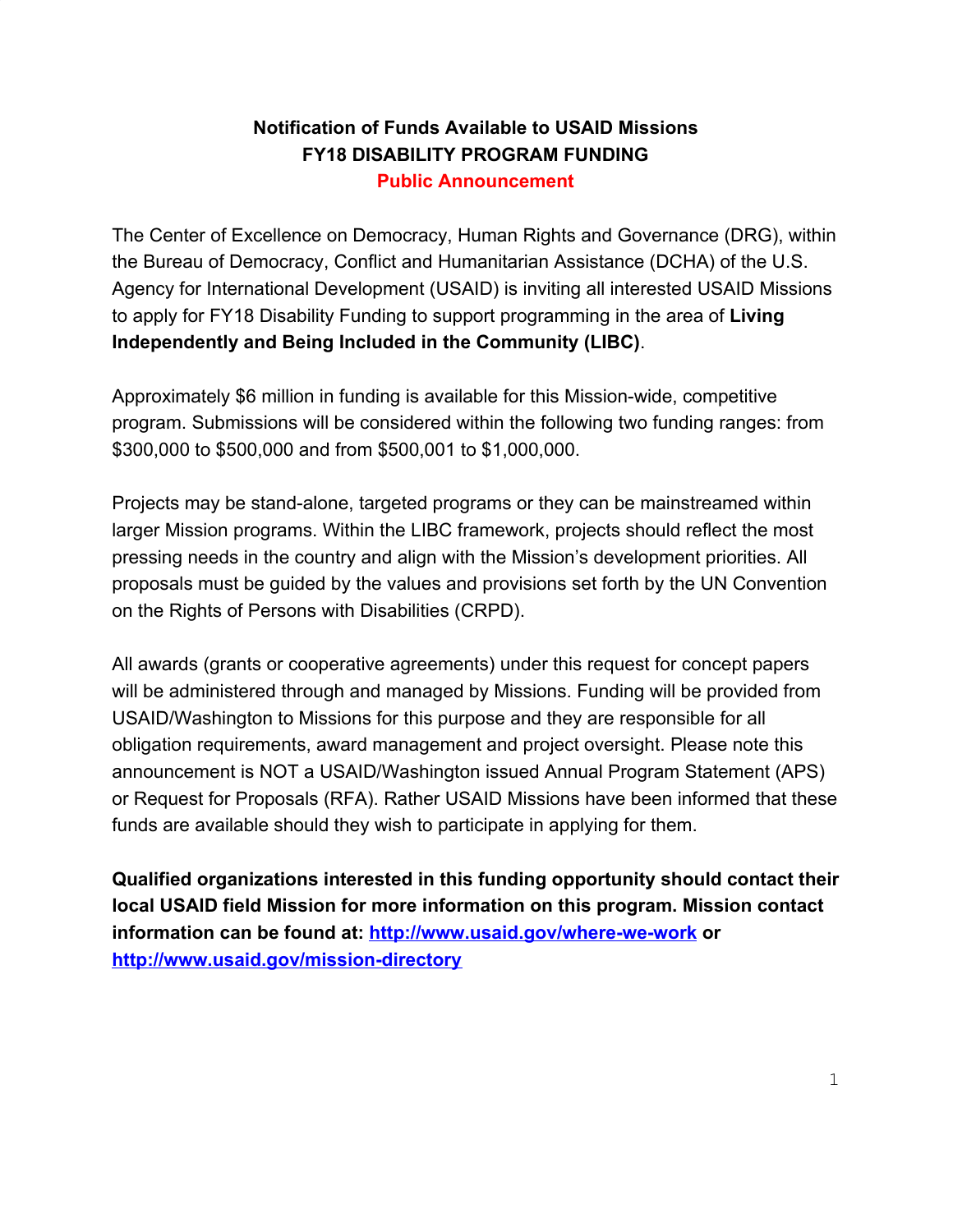#### I. BACKGROUND

According to the World Health Organization, approximately 15% of any population has some form of disability, with a higher incidence of disability in countries that are post conflict or affected by natural disasters. The prevalence of disability is expected to rise in coming years due to an ageing global population and an increase in chronic health conditions. Of the estimated 1 billion people throughout the world with a disability, 80% live in less resourced nations.

People with disabilities are more likely to experience poverty. Women and girls with disabilities often experience heightened discrimination on account of gender and disability. Due to stigma, discrimination and inaccessibility, persons with disabilities are less likely to be able to access basic services such as education, employment and healthcare. The lack of access to vital services and programs contributes to their marginalization and exclusion, perpetuating a cycle of poverty.

Societies that are inclusive of their diverse populations are more likely to be democratic, participatory and equitable. They are more likely to meet their development goals. In spite of this, and although disability is a cross-cutting development issue, persons with disabilities often remain invisible in the global development agenda.

USAID's Disability Policy states that USAID will not discriminate against persons with disabilities and will work to ensure the inclusion and active participation of persons with disabilities in USAID-funded programs and activities. To this end, USAID has mainstreamed disability in many of its key policies and sector strategies. The Policy also calls on Missions to reach out to partners, host country counterparts and other donors to lead a collaborative effort to end discrimination against and promote equal opportunity for persons with disabilities. Increasingly, Missions are including disability in their Country Development Cooperation Strategies and other foundational documents.

Disability rights are human rights. As the Agency's Strategy on Democracy, Human Rights and Governance outlines, a deliberate human rights lens should be applied across USAID's portfolio to ensure that the Agency is not inadvertently contributing to marginalization or inequality. By using a human rights lens, potential beneficiaries who are most at risk of having their rights neglected or abused – such as persons with disabilities – will be better recognized and included in programming.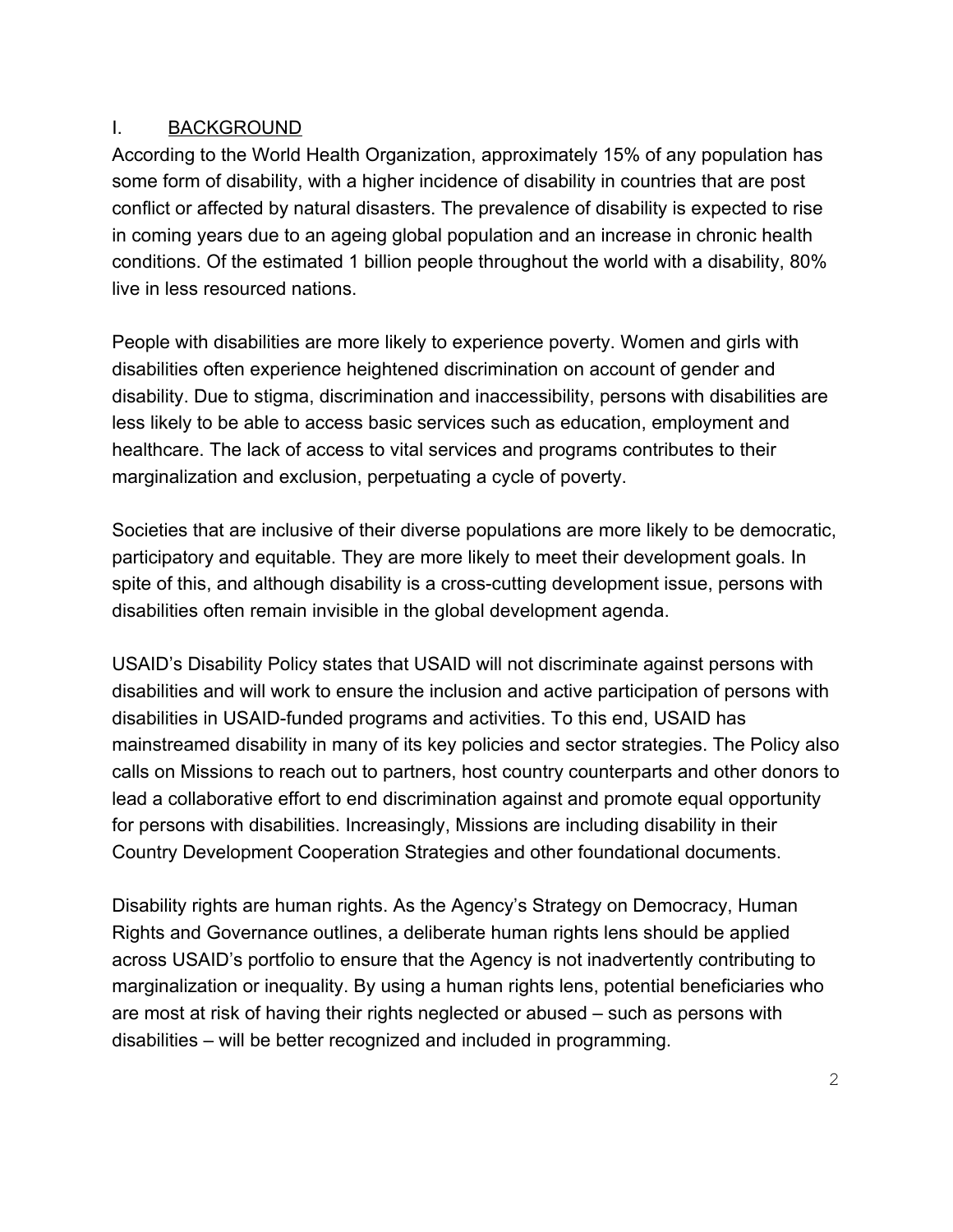In July 2009, the U.S. signed the CRPD affirming its commitment to the human rights of persons with disabilities around the world. To date, most of the countries in which USAID operates have also signed and ratified the Convention signaling a global movement towards the full realization of the rights of persons with disabilities and their role in the international development community.

For more information about USAID and Disability Inclusive Development, visit: [http://www.usaid.gov/what-we-do/democracy-human-rights-and-governance/protecting](http://www.usaid.gov/what-we-do/democracy-human-rights-and-governance/protecting-human-rights/disability)[human-rights/disability](http://www.usaid.gov/what-we-do/democracy-human-rights-and-governance/protecting-human-rights/disability).

## II. LIVING INDEPENDENTLY AND BEING INCLUDED IN THE COMMUNITY

DCHA/DRG seeks concepts that foster the equal right of all persons with disabilities to live independently and be included in the community, in accordance with [CRPD Article](https://www.un.org/development/desa/disabilities/convention-on-the-rights-of-persons-with-disabilities/article-19-living-independently-and-being-included-in-the-community.html) [19,](https://www.un.org/development/desa/disabilities/convention-on-the-rights-of-persons-with-disabilities/article-19-living-independently-and-being-included-in-the-community.html) ensuring that:

a) Persons with disabilities have the opportunity to choose their place of residence and where and with whom they live on an equal basis with others and are not obliged to live in a particular living arrangement;

b) Persons with disabilities have access to a range of in-home, residential and other community support services, including personal assistance necessary to support living and inclusion in the community, and to prevent isolation or segregation from the community; and

c) Community services and facilities for the general population are available on an equal basis to persons with disabilities and are responsive to their needs. 1

Within the LIBC framework, DCHA/DRG will prioritize submissions that demonstrate robust participation and involvement of disabled persons organizations (DPOs).<sup>2</sup>

 $1$  For more information on Article 19 see General [Comment](https://tbinternet.ohchr.org/_layouts/treatybodyexternal/Download.aspx?symbolno=CRPD/C/GC/5&Lang=en) No. 5

<sup>2</sup> Disabled Persons Organizations (DPOs)- Civil society organizations run by and for persons with disabilities. DPOs exist at local, national, regional and global levels. They may focus on specific issues (i.e., elections, women's rights), specific disability types (i.e., association of the blind, association of the deaf) or be national umbrella groups (i.e., national association of persons with disabilities.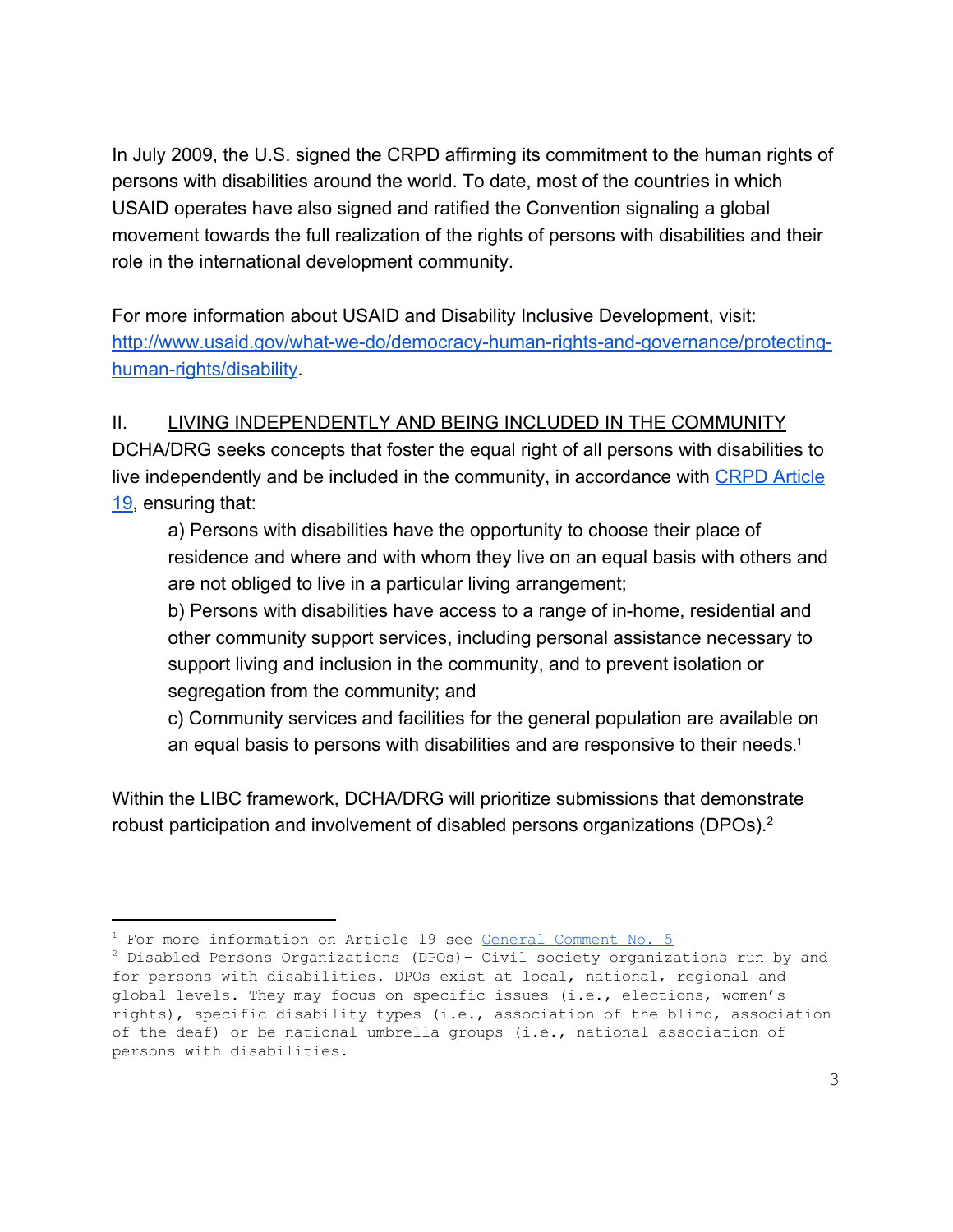Illustrative activities are included below, however other innovative ideas are welcome.

- Development and effective implementation of deinstitutionalization strategies and plans to transition away from institutional care settings for persons with disabilities;
- Provision of accessible, affordable, and sustainable community-based supports and services to facilitate persons with disabilities living independently and being included in the community;
- Development and/or effective implementation of laws, policies, and practices that support persons with disabilities exercising their legal capacity, freedom of choice, and control over decisions affecting their lives with the maximum level of self-determination and interdependence in society (e.g. through supported vs. substituted decision-making);
- Establishment and/or strengthening of consumer-controlled disability resource centers (often referred to as "independent living centers" in the U.S.) that promote the full independence and participation of persons with disabilities in society, including through advocacy related to the rights of persons with disabilities;
- Adoption and/or effective implementation of monitoring mechanisms related to living independently and being included in the community, including ensuring such mechanisms prioritize DPO participation.

Proposed projects should complement and be reflected in Missions Country Development Cooperation Strategies and/or other strategy documents and be guided by the values and provisions set forth by the CRPD.

Projects that address targeted needs of persons with disabilities may be considered. Projects that highlight the needs of marginalized groups, such as women and girls, individuals who are deaf, deaf-blind, those with developmental or psychosocial disabilities, and members of the LGBTI community are encouraged. All programs, regardless of implementing partner, must verify significant involvement of persons with disabilities, especially women with disabilities in the design, implementation, monitoring and evaluation of the project.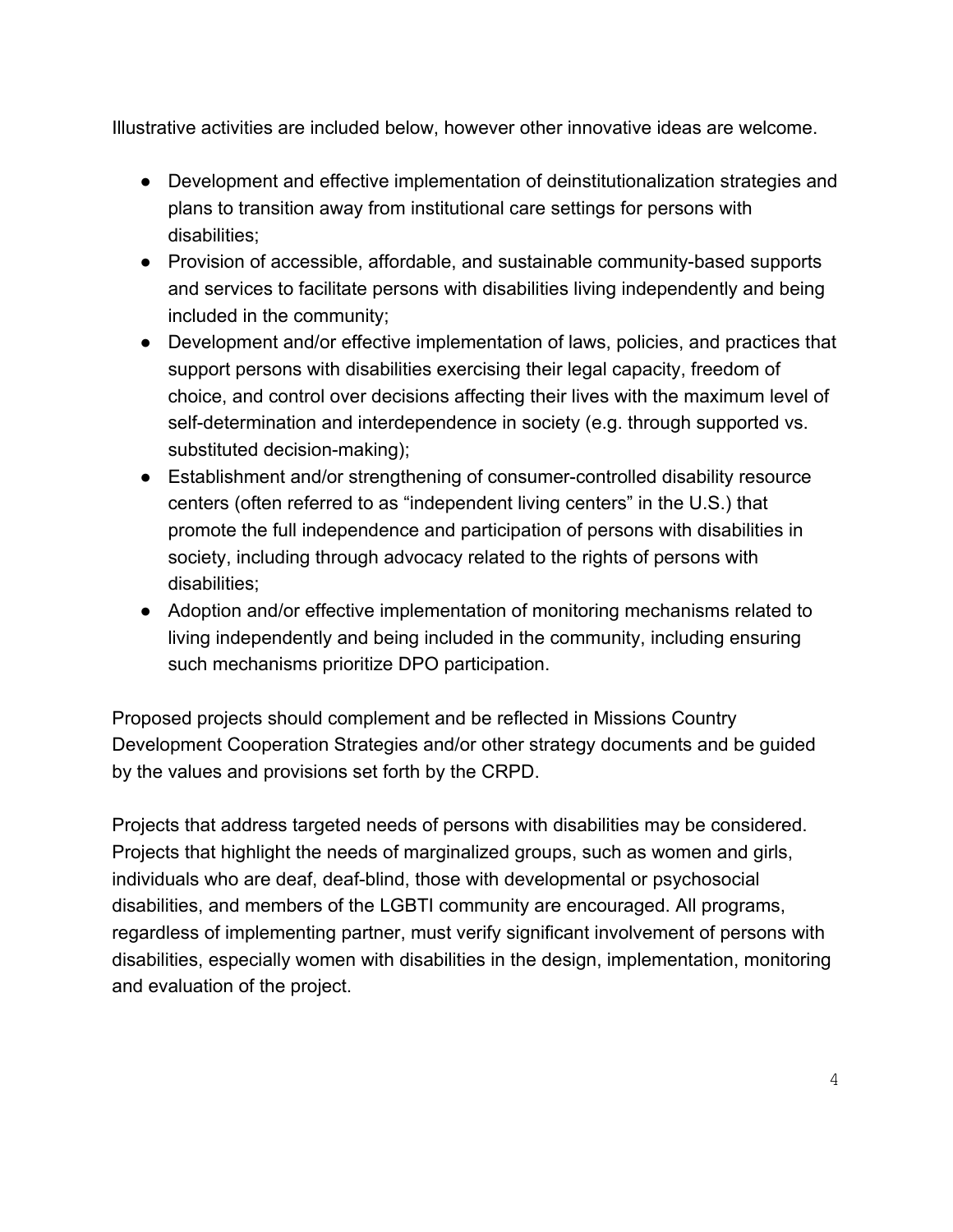#### III. REVIEW CRITERIA

Eligible projects submitted under this call will be reviewed based on the criteria listed below.

- 1. **Within the LIBC framework, represents a pressing need in country and demonstrates a clear linkage with USAID Mission priorities:** The proposed project responds to a pressing LIBC need in country that has yet to be adequately addressed and demonstrates a clear linkage with existing Mission priorities.
- 2. **Sound technical approach and likely to contribute to sustainable and institutional change:** The proposed project demonstrates a sound technical approach based on promising practices, lessons learned and/or international standards in LIBC; and demonstrates how and to what extent it will contribute to sustainable and institutional change either at the person-, community-, or country-level. The project goes beyond addressing the symptom of a problem and seeks to identify and mitigate the root causes of inequality and persistent exclusion.
- 3. **Substantial involvement of and direct benefit to persons with disabilities:** The proposed project demonstrates meaningful involvement of persons with disabilities in the design, implementation, monitoring and evaluation of the project. The overall direct benefit to individuals with disabilities and DPOs offers the best value for the amount of funding requested.
- 4. **Thoughtful integration of gender equality and women's empowerment:** The promotion of gender equality and women's empowerment must be thoughtfully integrated into the main objectives, activities, and monitoring and evaluation plans of all applications, in accordance with USAID's Gender Equality and Female Empowerment Policy and USAID ADS 205. If the application is successful, gender considerations must likewise be integrated into the resulting program design.
- 5. **Sound monitoring, evaluation and opportunities for learning:** In addition to required F Framework indicators, the proposed project includes relevant and meaningful indicators to measure success in meeting the stated objectives, and realistic targets. At least 3 illustrative indicators should be provided. The proposed project should also demonstrate how project learning will be captured and shared with a broad audience, including USAID.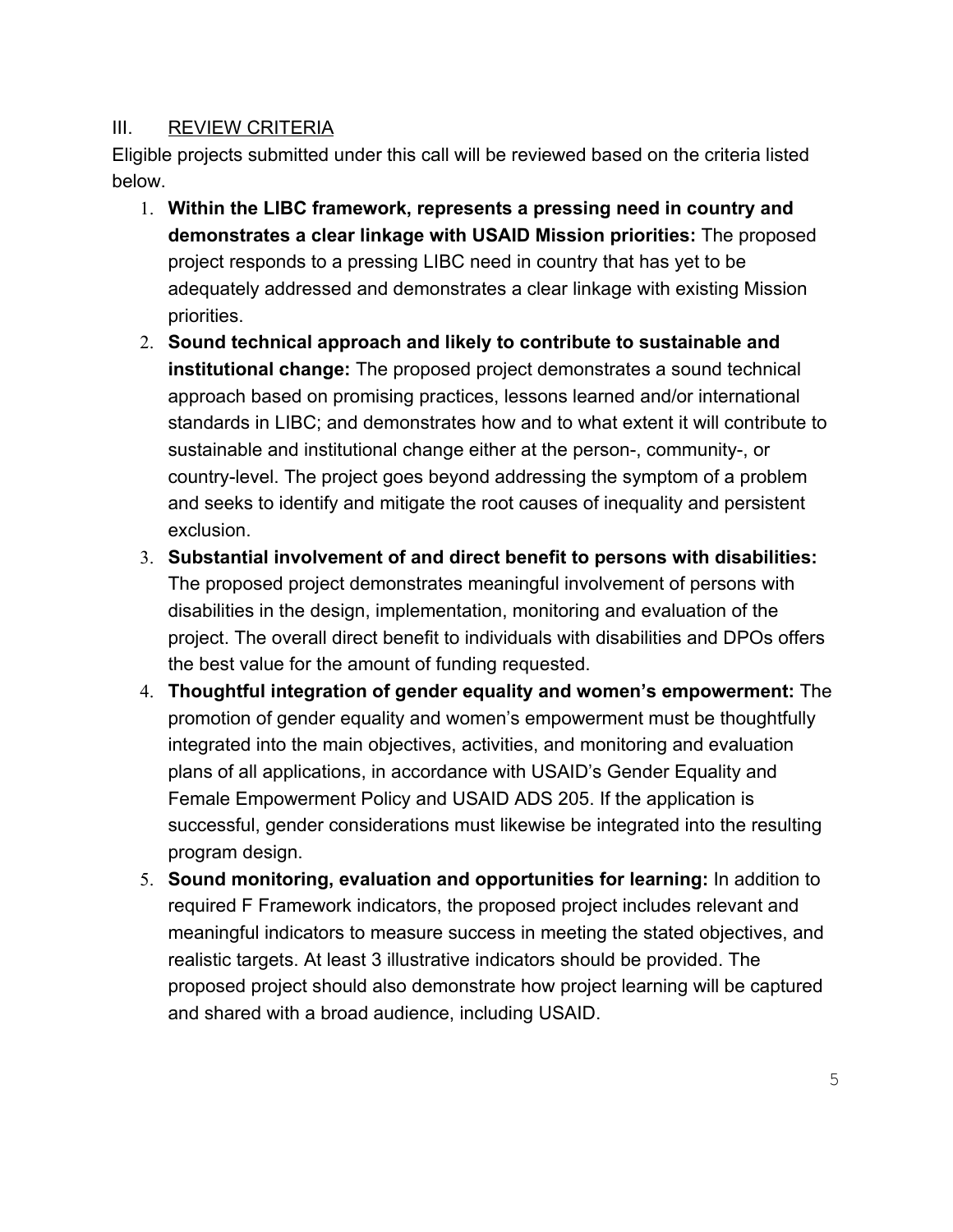In addition to the criteria above, applications will also be reviewed for geographic diversity and meeting the Congressional intent of the Disability funds.

## IV. ACTIVITIES AND PROGRAMS EXCLUDED

The following activities and programs will **not** be considered for funding:

- Programs with significant infrastructure or construction activities. Minor refurbishment of existing facilities (i.e. making toilets accessible, installing ramps) may be considered and must comply with USAID Policy on Standards for Accessibility for the Disabled in USAID-Financed Construction ([http://pdf.usaid.gov/pdf\\_docs/Pdacg011.pdf\)](http://pdf.usaid.gov/pdf_docs/Pdacg011.pdf).
- Programs focused on the provision of assistive devices or physical rehabilitation.
- Programs supporting institutionalization of or institutions for children or adults with disabilities.
- Employment programs promoting sheltered workshops or income generating activities that perpetuate negative stereotypes of persons with disabilities and that do not provide for meaningful employment.
- Programs with a primary focus on awareness raising.
- Due to the availability of significant funding through PEPFAR, disability funding may not be used to support HIV/AIDS-related activities.
- In recent years, there has been significant disability funding for inclusive education. These investments continue, however inclusive education activities will not be supported through this call.

## V. AVAILABLE FUNDS

Subject to the availability of funds, the total estimated level of funding available for awards under this **worldwide** request is up to \$6,000,000 over a 24-36 month period. DCHA/DRG may fund individual programs in two categories:

- 1. Programs ranging from \$300,000 to \$500,000 (up to \$3 million); and
- 2. Programs ranging from \$500,001 \$1,000,000 (up to \$3 million)

Missions can use this funding for the procurement of new awards or use it to modify existing grant agreements.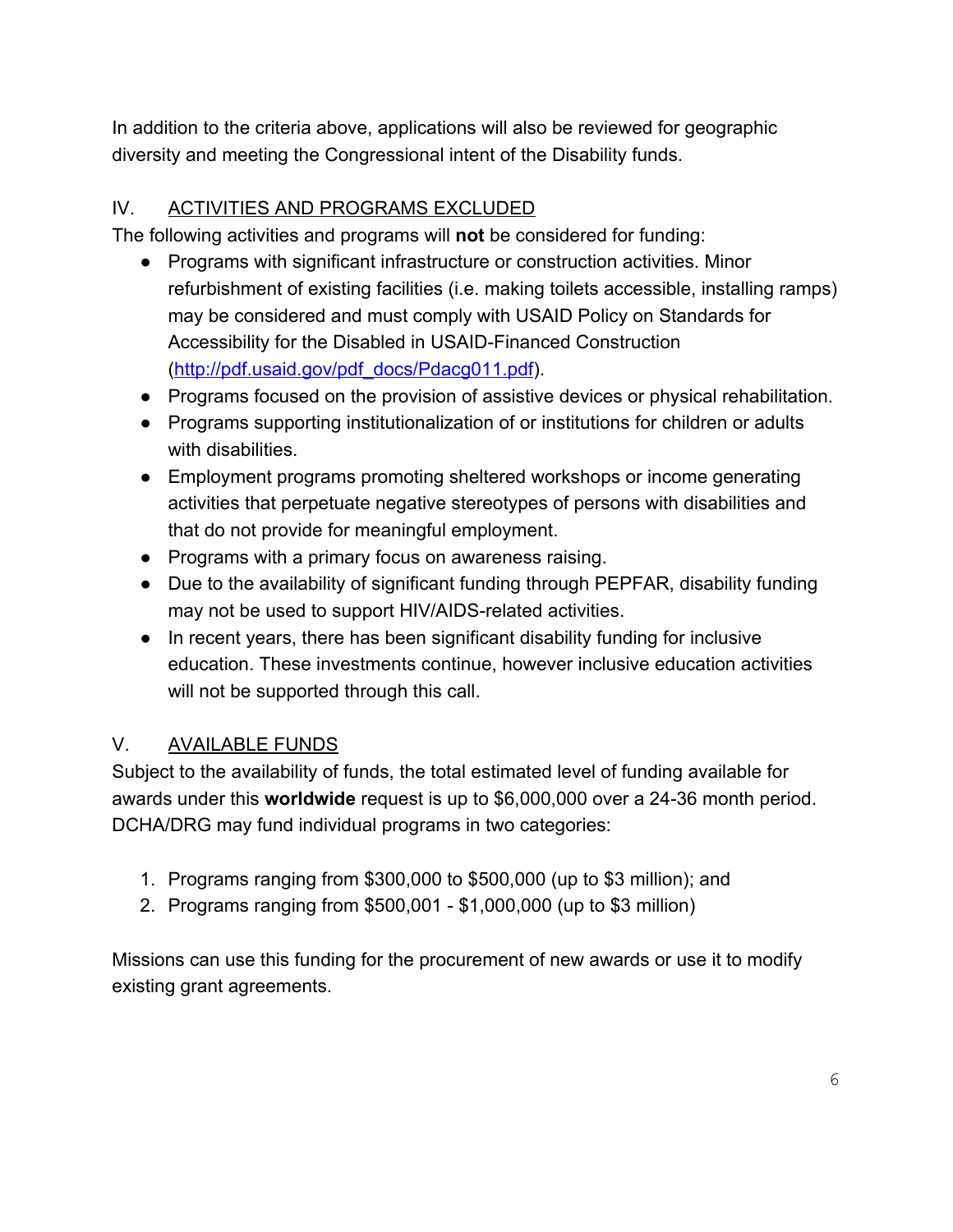#### VI. PROPOSAL LIMIT

Missions may submit up to two proposals, one in each funding range.

## VII. APPLICANT ELIGIBILITY

Applications should be from qualified U.S. or non-U.S. entities, such as private, non-profit organizations (or for-profit companies willing to forego profits), including private voluntary organizations, universities, research organizations, professional associations, and relevant special interest associations. **Local DPOs are strongly encouraged to apply.** Preference will be given to qualified local DPOs and/or any of the above organization types that directly collaborate with and/or award sub-grants to DPOs while meeting the requirements for funding.

Mainstream (non-DPO) organizations applying for funds must include in their application letter(s) of signed support from local DPOs they wish to partner with for the purpose of the project.

PIOs are not eligible to apply for funding under this program.

## VIII. MISSION ELIGIBILITY

All interested USAID Missions are invited to apply for DRG Disability Program funds.

# IX. THE PROCESS

## **A. General Guidance**

USAID Missions have been informed that this funding is available to implement programs that foster the equal right of all persons with disabilities to live independently and be included in the community. Interested and qualified organizations must apply for this funding directly through their local Missions.

**1. Contact local Mission (or relevant bureau/office)** – interested organizations should contact their local Mission or the Mission representative who is responsible for managing activities in the proposed country to assess interest and ability to participate in this funding opportunity. USAID/Washington does not maintain a list of participating Missions. It is incumbent upon interested organizations to engage directly with Missions. **Mission contact information can be found at: <http://www.usaid.gov/where-we-work>or <http://www.usaid.gov/mission-directory>**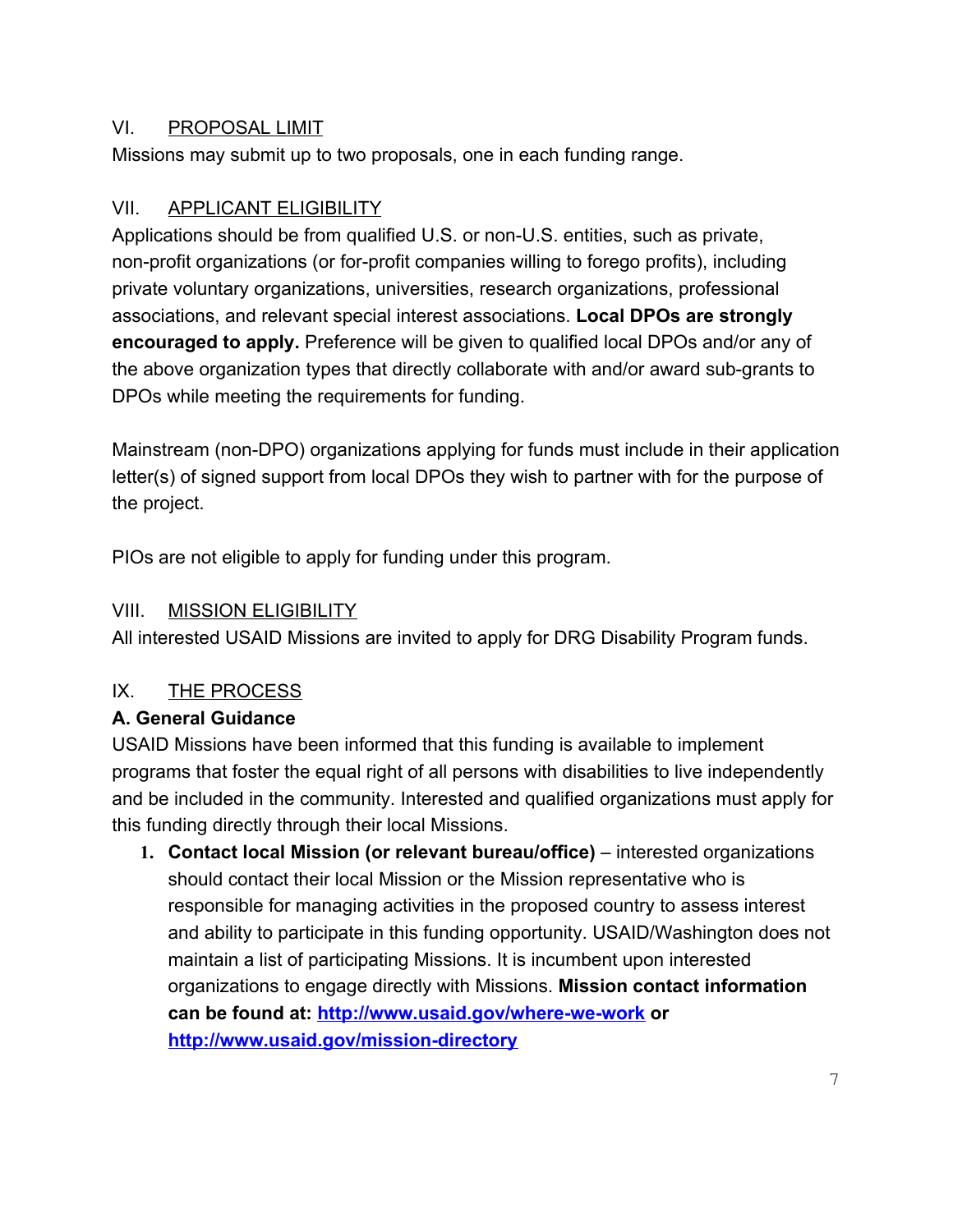- **2. Submitting applications**  Organizations should follow appropriate Mission instructions for application submission. Please note it may take Missions one month or more to review applications before forwarding them to DCHA/DRG in Washington. Please allow adequate time and submit your application early, well in advance of the DCHA/DRG Washington deadline listed below. Applications submitted after this deadline may not be considered.
- **3. Review Process**  Missions will conduct the first review based on their established procedures. Selected applications will be forwarded to DCHA/DRG Washington for further review. Final determinations will be communicated to applicants by the local Mission.

#### **B. Submission Deadlines**

The deadline for Missions to submit applications to DCHA/DRG in Washington is no later than **July 12, 2019**. **Applications must be submitted by USAID Missions only. DCHA/DRG will NOT accept applications submitted directly by organizations.** Missions will establish their own internal deadline to receive applications under this call. Prospective applicants must check with their local USAID Mission to verify additional deadlines and plan accordingly.

#### **C. Application Format**

Applicants must utilize the required application format provided in **Attachment A - Required Application Format**. Be sure to complete all information requested on the application form. The 8-page limit must be respected. The cover page, annexes to the budget and letters of cooperation between the Applicant and other partners are not subject to the page limit.

#### X. REPORTING REQUIREMENTS

Reporting on the project is required. The exact format for, preparation of, and timing for submission of all reports will be determined by the Mission. Recipients will be required to report on standard indicators required by Washington and additional indicators as determined by Missions. Though not required, Recipients are encouraged to submit photographs, success stories and/or other media as part of their progress reports.

--------------------------------------------------------------------------------------------------------------------